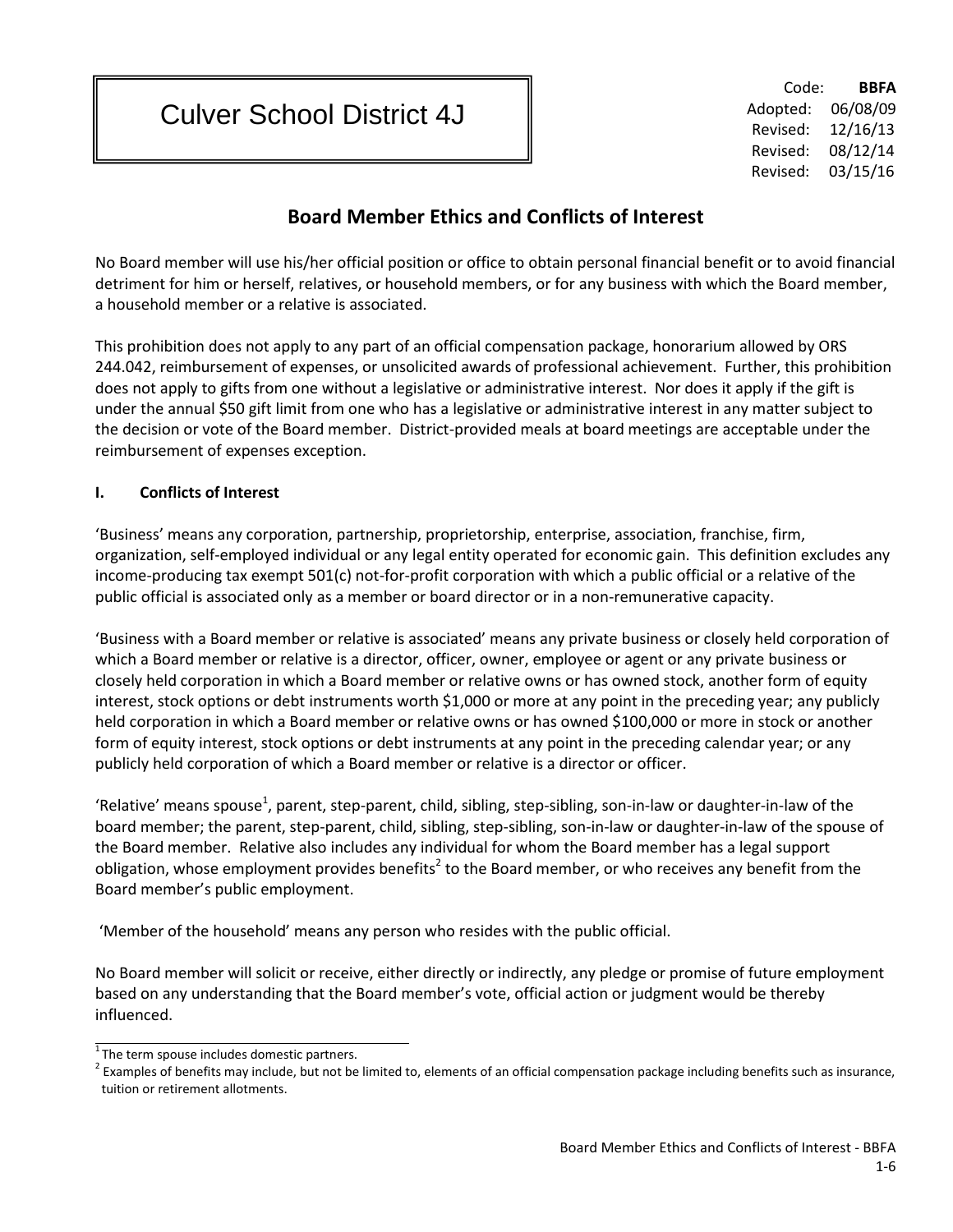No Board member will attempt to use or use for personal gain any confidential information gained through his/her official position or association with the district. A Board member will respect individuals' privacy rights when dealing with confidential information gained through association with the district.

If a Board member participates in the authorization of a public contract, the Board member may not have a direct beneficial financial interest in that public contract for two years after the date the contract was authorized.

Individual Board members and the Board as a public entity are bound by the Code of Ethics for public officials as stated in Oregon law.

#### **Potential Conflict of Interest**

'Potential conflict of interest' means any action or any decision or recommendation by a Board member that could result in a financial benefit or detriment for self or relatives or for a business with which the Board member or relatives are associated, unless otherwise provided by law.

A Board member must publicly declare a potential conflict of interest. A Board member may, after declaring his/her potential conflict of interest, either vote or abstain on the issue. Abstaining from a vote does not meet the legal requirement of publicly stating a potential conflict.

#### **Actual Conflict of Interest**

'Actual conflict of interest' means any action or any decision or recommendation taken by a Board member that would result in a financial benefit or detriment to self or relatives or for any business with which the Board member or relatives are associated, unless otherwise provided by law.

A Board member must publicly declare an actual conflict of interest. The Board member may not vote lawfully if an actual conflict of interest exists unless a vote is needed to meet a minimum requirement of votes to take official action. Such a vote does not allow the Board member to participate in any discussion or debate on the issue out of which an actual conflict arises.

### **Class Exception**

It will not be a conflict of interest if the Board member's action would affect to the same degree a class consisting of all inhabitants of the state, or a smaller class consisting of an industry, occupation or other group including one of which or in which the person, or the person's relative or business with which the person or the person's relative is associated, is a member or is engaged. For example, if a Board member's spouse is a member of the collective bargaining unit, the Board member may vote to approve the contract, as it will affect all members of that class to the same degree. However, if the collective bargaining unit is very small, the class exception may not apply. Similarly, if the contract contains special provisions that might apply only to particular persons, then the class exception may not apply. For example, if a Board member's spouse if the only one in the bargaining unit that has a doctorate and there is a pay differential for employees with doctorates in the collective bargaining agreement, the Board member should not vote on the contract.

#### **II. Gifts**

Board members are public officials and therefore will not solicit or accept a gift or gifts with an aggregate value in excess of \$50 from any single source in a calendar year that has a legislative or administrative interest in any matter subject to the decision or vote of the Board member. All gift related provisions apply to the Board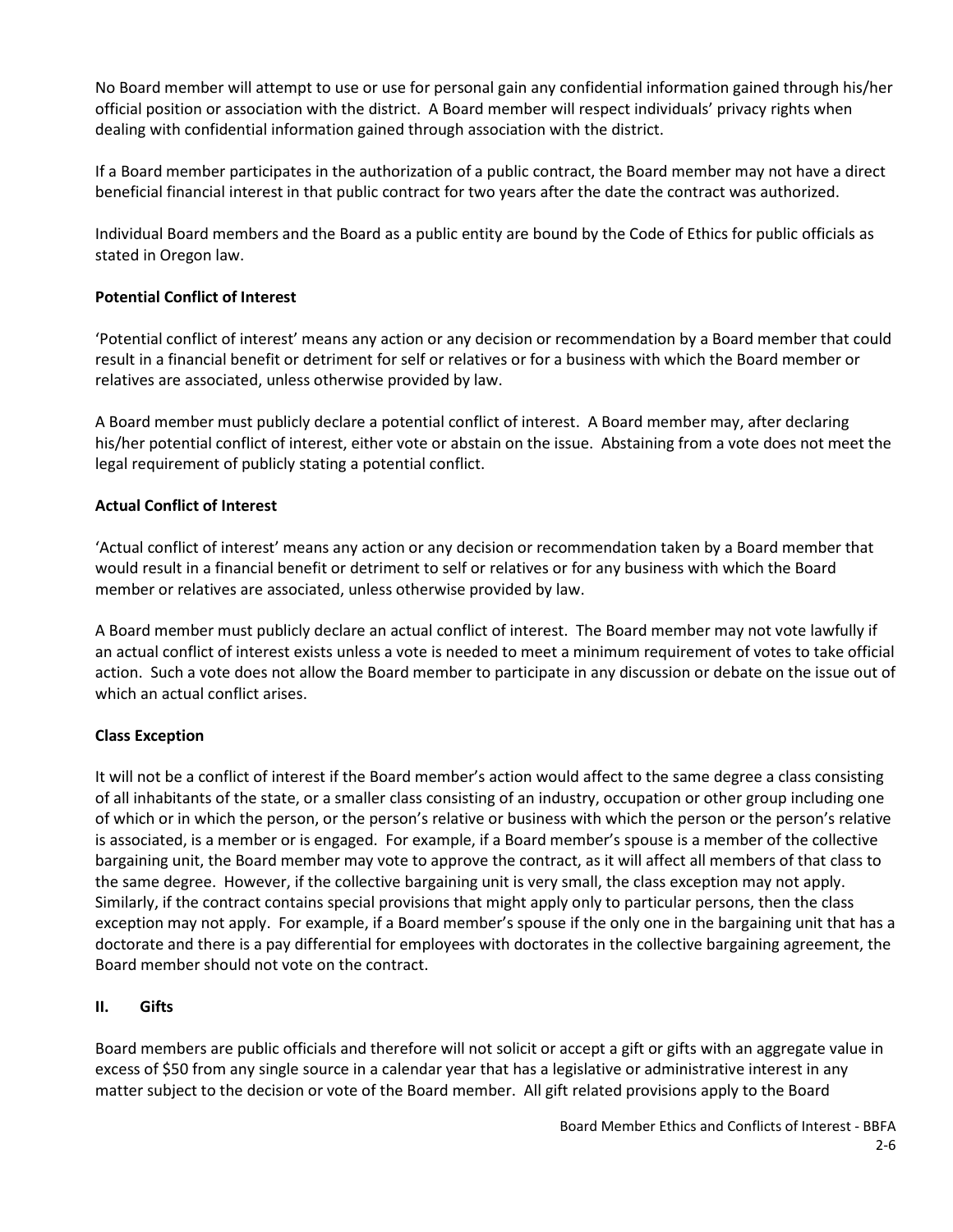member, their relatives, and members of their household. The \$50 gift limit applies separately to the Board member, and to the Board member's relatives or members of household, meaning that the Board member, each member of their household and relative can accept up to \$50 each from the same source/gift giver.

'Gift' means something of economic value given to a Board member without valuable consideration of equivalent value, which is not extended to others who are not public officials on the same terms and conditions.

'Relative' means: spouse<sup>3</sup>, parent, step-parent, child, sibling, step-sibling, son-in-law or daughter-in-law of the Board member; or the parent, step-parent, child, sibling, stepsibling, son-in-law or daughter-in-law of the spouse of the Board member. Relative also includes any individual for whom the Board member has a legal support obligation, whose employment provides benefits<sup>4</sup> to the Board member, or who receives any benefit from the Board member's public employment.

'Member of the household' means any person who resides with the Board member.

### **Determining the Source of Gifts**

Board members should not accept gifts in any amount without obtaining information from the gift giver as to who is the source of the gift. It is the board member's personal responsibility to ensure that no single source provides gifts exceeding an aggregate value of \$50 in a calendar year, if the source has a legislative or administrative interest in any matter subject to the decision or vote of the Board member. If the giver does not have a legislative/administrative, interest, the ethics rules on gifts do not apply and the Board member need not keep track of it, although they are advised to do so anyway in case of a later dispute.

### **Determining Legislative and Administrative Interest**

A legislative or administrative interest means an economic interest distinct from that of the general public, in any action subject to the decision or vote of a person acting in the capacity of a Board member. For example, everyone within a county has a general interest in the fire department, but the person who sells the uniforms to the fire department has a legislative/administrative interest in the fire department that is distinct from the general public.

## **Determining the Value of Gifts**

The fair market value of the merchandise, goods, or services received will be used to determine benefit or value. 'Fair market value' is the dollar amount goods or services would bring if offered for sale by a person who desired, but was not obligated, to sell and purchased by one who is willing, but not obligated, to buy. Any portion of the price that was donated to charity, however does not count toward the fair market value of the gift if the Board member does not claim the charitable contribution on personal tax returns. Below are acceptable ways to calculate the fair market value of a gift:

1. In calculating the per person cost at receptions or meals the payor of the Board member's admission or meal will include all costs other than any amount donated to a charity. For example, a person with a legislative or administrative interest buys a table for a charitable dinner at \$100 per person. If the cost of the meal was \$25 and the amount donated to charity was \$75, the benefit conferred on the Board member is \$25. This example requires that the Board member does not claim the charitable contribution on personal tax returns.

 $3$  Ibid. p. 1

 $<sup>4</sup>$  Ibid. p. 1</sup>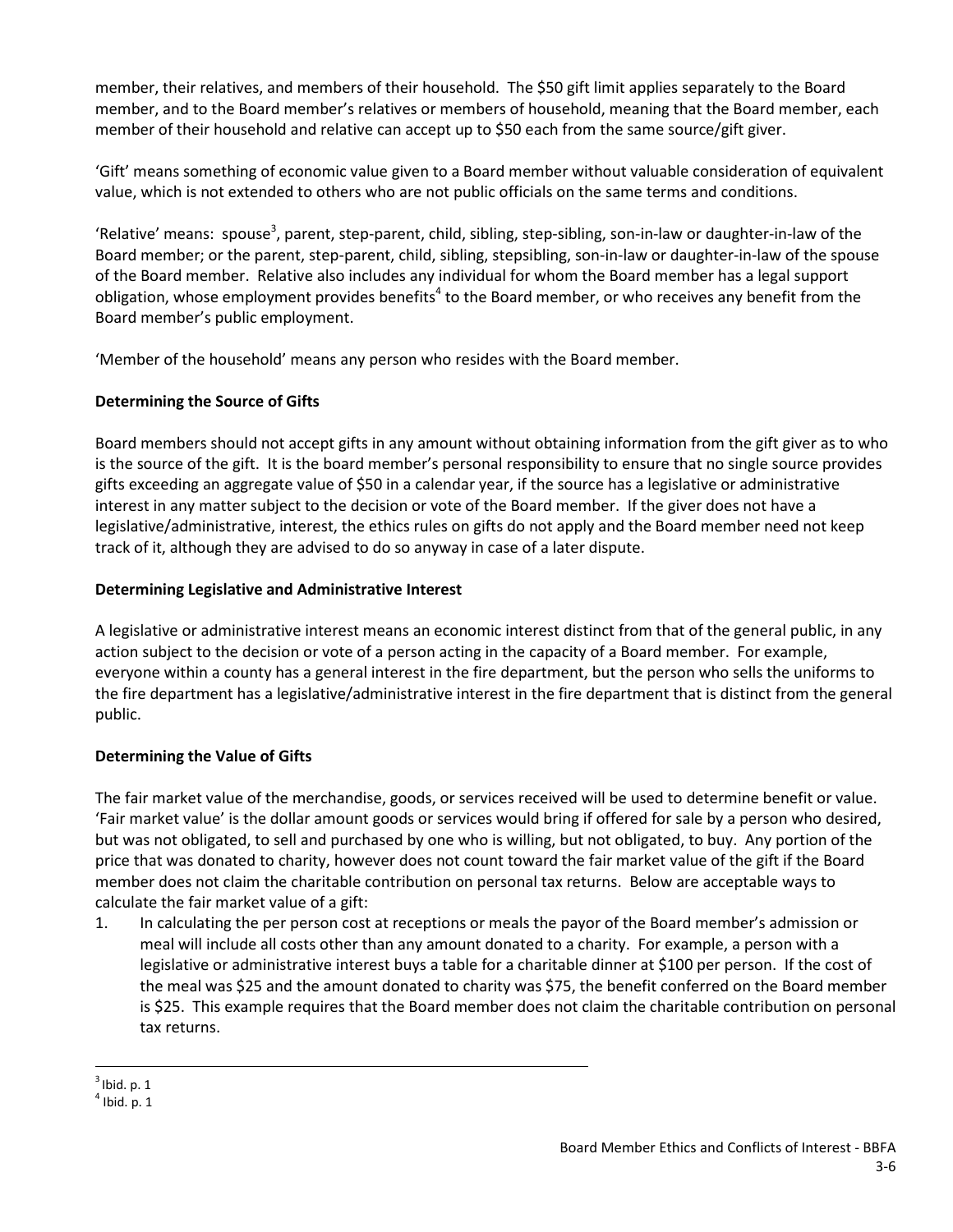- 2. For receptions and meals with multiple attendees, but with no price established to attend, the source of the Board member's meal or reception will use reasonable methods to determine the per person value or benefit conferred. The following examples are deemed reasonable methods of calculating value or benefit conferred:
	- a. The source divides the amount spent on food, beverage and other costs (other than charitable contributions) by the number of persons who the payor reasonably expects to attend the reception or dinner;
	- b. The source divides the amount spent on food, beverage and other costs (other than charitable contributions) by the number of persons who actually attend the reception of dinner; or
	- c. The source calculates the actual amount spent on the Board member.
- 3. Upon request by the Board member, the source will give notice of the value of the merchandise, goods, or services received.
- 4. Attendance at receptions where the food or beverage is provided as an incidental part of the reception is permitted without regard to the fair market value of the food and beverage provided.

### **Value of Unsolicited Tokens or Awards: Resale Value**

Board members may accept unsolicited tokens or awards that are engraved or are otherwise personalized items. Such items are deemed to have a resale value under \$25 (even if the personalized item cost the source more than \$50), unless the personalize item is made from gold or some other valuable material that would have value over \$25 as a raw material.

### **Entertainment**

Board members may not solicit or accept any gifts of entertainment over \$50 in value from any single source in a calendar year that has a legislative or administrative interest in any matter subject to the decision or vote of the Board member unless:

- 1. The entertainment is incidental to the main purpose of another event (i.e., a band playing at a reception). Entertainment that involves personal participation is not incidental to another event (such as a golf tournament at a conference); or
- 2. The Board member is acting in their official capacity for a ceremonial purpose.

Entertainment is ceremonial when a Board member appears at an entertainment event for a 'ceremonial purpose' at the invitation of the source of the entertainment who requests the presence of the Board member at a special occasion associated with the entertainment. Examples of an appearance by a Board member at an entertainment event for a ceremonial purpose include throwing the first pitch at a baseball game, appearing in a parade and ribbon cutting for an opening ceremony.

### **Exceptions**

The following are exceptions to the ethics rules on gifts:

- 1. Campaign contributions are not considered gifts under the ethics rules.
- 2. Gifts from 'relatives' and 'members of the household' to the Board member are permitted in an unlimited amount; they are not considered gifts under the ethics rules.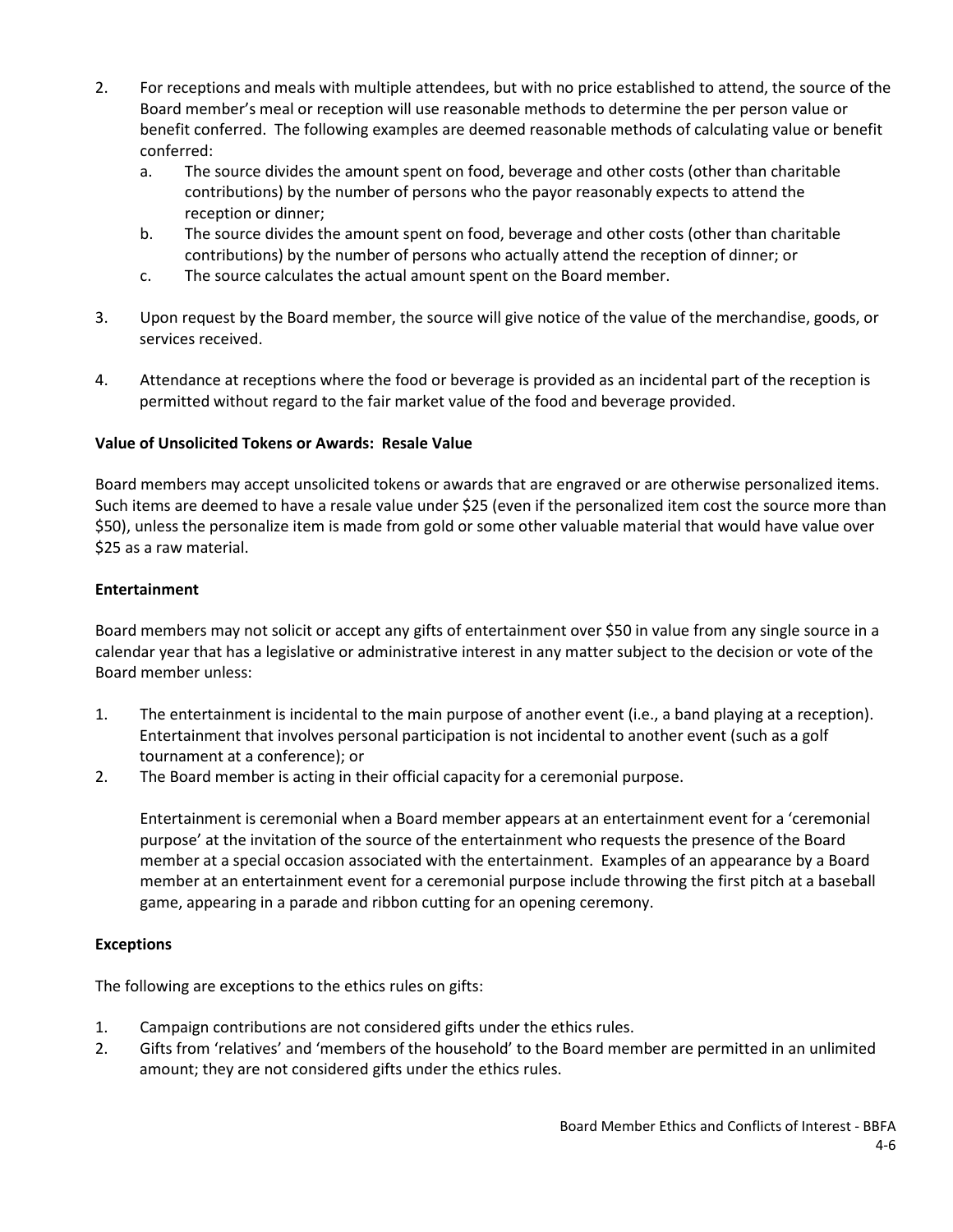- 3. Informational or program material, publications, or subscriptions related to the recipient's performance of official duties.
- 4. Contributions made to a legal expense trust fund if certain requirements are met.
- 5. Food lodging, and travel generally count toward the \$50 aggregate amount per year from a single source with a legislative/administrative interest, with the following exceptions:
	- a. Organized Planned Events. Board members are permitted to accept payment for travel conducted in the Board member's official capacity, for certain limited purposes:
		- (1) Reasonable expenses (i.e., food, lodging, travel, fees) for attendance at a convention, factfinding mission or trip, or other meeting do not count toward the \$50 aggregate amount IF:
			- (a) The Board member is scheduled to deliver a speech, make a presentation, participate on a panel, or represent the district; AND
				- i) The giver is a unit of a:
					- a) Federal, state, or local government;
					- b) An Oregon or federally recognized Native American Tribe; OR
					- c) Non-profit corporation
			- (b) The Board member is representing the district:
				- i) On an officially sanctioned trade-promotion or fact-finding mission; OR
				- ii) Officially designated negations or economic development activities *where receipt of the expenses is approve in advance by the Board.*
		- (2) The purpose of this exception is to allow Board members to attend organized, planned events and engage with the members of organizations by speaking or answering questions, participating in panel discussions or otherwise formally discussing matters in their official capacity. The exception to the gift donation does not authorize private meals where the participants engage in discussion.
- 6. Food or beverage, consumed at a reception, meal, or meeting IF held by an organization and IF the Board member is representing the district. Again, this exception does not authorize private meals where the participants engage in discussion.

'Reception' means a social gathering. Receptions are often held for the purpose of extending a ceremonial or formal welcome and may include private or public meetings during which guests are honored or welcomed. Food and beverages are often provided, but not as a plated, sit-down meal.

- 7. Food or beverage consumed by Board member acting in an official capacity in the course of financial transactions between the public body and another entity described in ORS 244.020(6)(b)(I)(i).
- 8. Waiver or discount of registration expenses or materials provided to Board member at a continuing education event that the Board member may attend to satisfy a professional licensing requirement.
- 9. A gift received by the Board member as part of the usual or customary practice of the Board member's private business, employment or position as a volunteer that bears no relationship to the Board member's holding of public office.

### **Honoraria**

A Board member may not solicit or receive, whether directly or indirectly, honoraria for the Board member or any relative or member of the household of the Board member if the honoraria are solicited or received in connection with the official duties of the Board member.

The honoraria rules do not prohibit the solicitation or receipt of an honorarium or a certificate, plaque, commemorative token or other item with a value of \$50 or less; or the solicitation or receipt of an honorarium for services performed in relation to the private profession, occupation, avocation or expertise of the Board member or candidate.